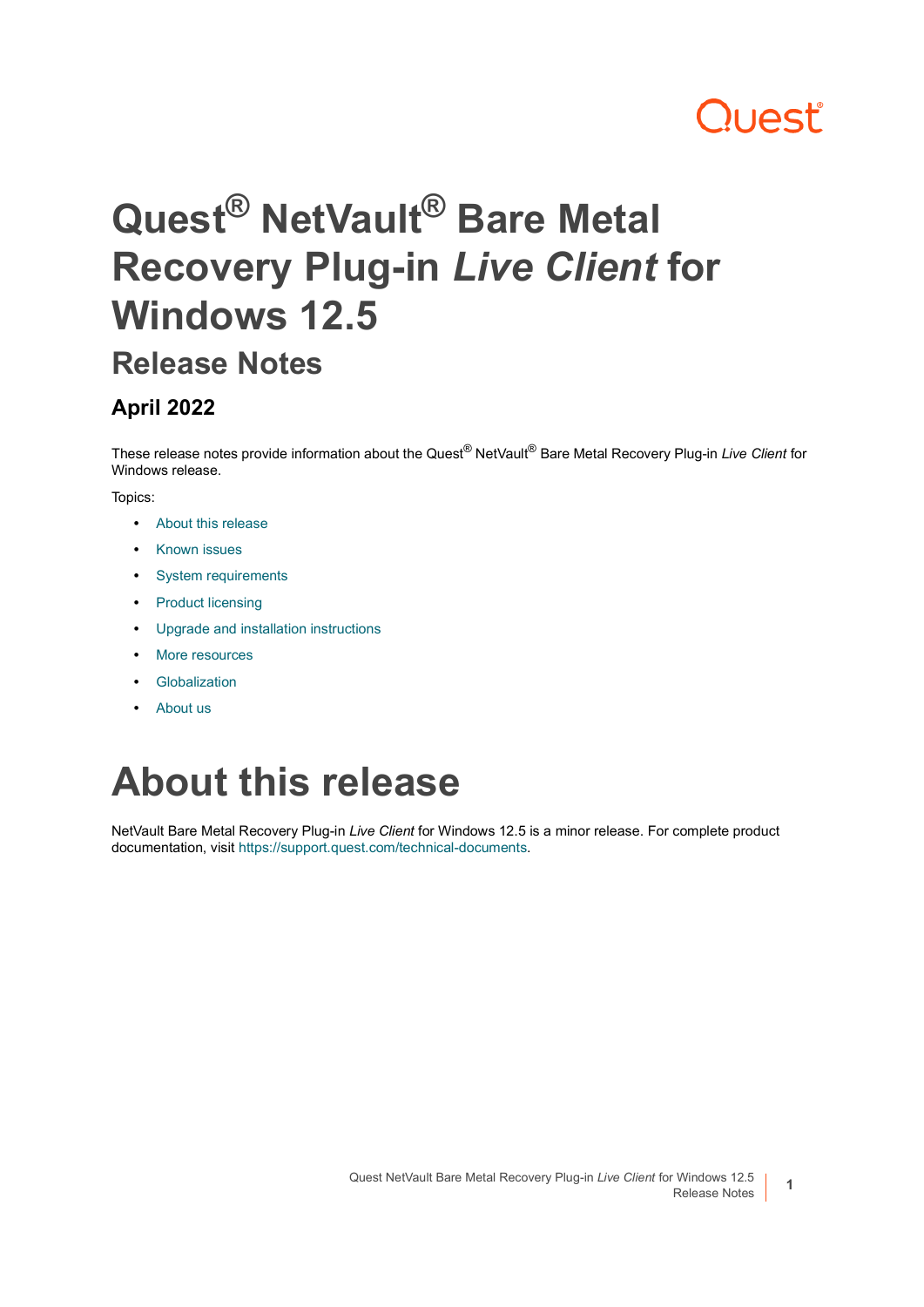## <span id="page-1-0"></span>**Known issues**

The following is a list of issues, including issues attributed to third-party products, known to exist at the time of release.

**Table 1. General known issues**

| Known issue                                                                                                                                                                                                 | <b>Issue ID</b>                                                                          |
|-------------------------------------------------------------------------------------------------------------------------------------------------------------------------------------------------------------|------------------------------------------------------------------------------------------|
| <b>Unsupported Windows features:</b> The plug-in does not support the following features:<br>Fat32 partitions<br>٠<br><b>Dynamic Disks</b><br>٠                                                             | <b>DNBMR-298</b><br>(17576,<br>VWG-45).<br><b>DNBMR-308</b><br>(17586,<br><b>VWG-55)</b> |
| If you are protecting a Windows Server 2012 that uses NTFS and ReFS volumes, the plug-in<br>only creates snapshots of NTFS volumes. The plug-in does not currently create snapshots of<br>the ReFS volumes. | DNBMR-924<br>(23039)                                                                     |

# <span id="page-1-1"></span>**System requirements**

Before installing NetVault Bare Metal Recovery Plug-in *Live Client* for Windows 12.5, ensure that your system meets the requirements outlined in the *Quest NetVault Backup Compatibility Guide* available at [https://support.quest.com/technical-documents.](https://support.quest.com/technical-documents)

### **Upgrade and compatibility**

For complete supported-platform information, see the *Quest NetVault Backup Compatibility Guide*.

# <span id="page-1-2"></span>**Product licensing**

To obtain the license key for your NetVault Backup Server environment, determine the NetVault Machine ID of your main NetVault Backup Server. Also identify the machine IDs of any clients running application plug-ins, such as Oracle, MySQL, PostgreSQL, SQL Server, and Exchange.

You can use the NetVault Configuration Wizard to install the product license keys. Alternatively, you can install the license keys from the Manage Clients page.

- **•** [Obtaining a machine ID](#page-2-1)
- **•** [Installing a license key using the configuration wizard](#page-2-2)
- **•** [Installing a license key from the Manage Clients page](#page-2-3)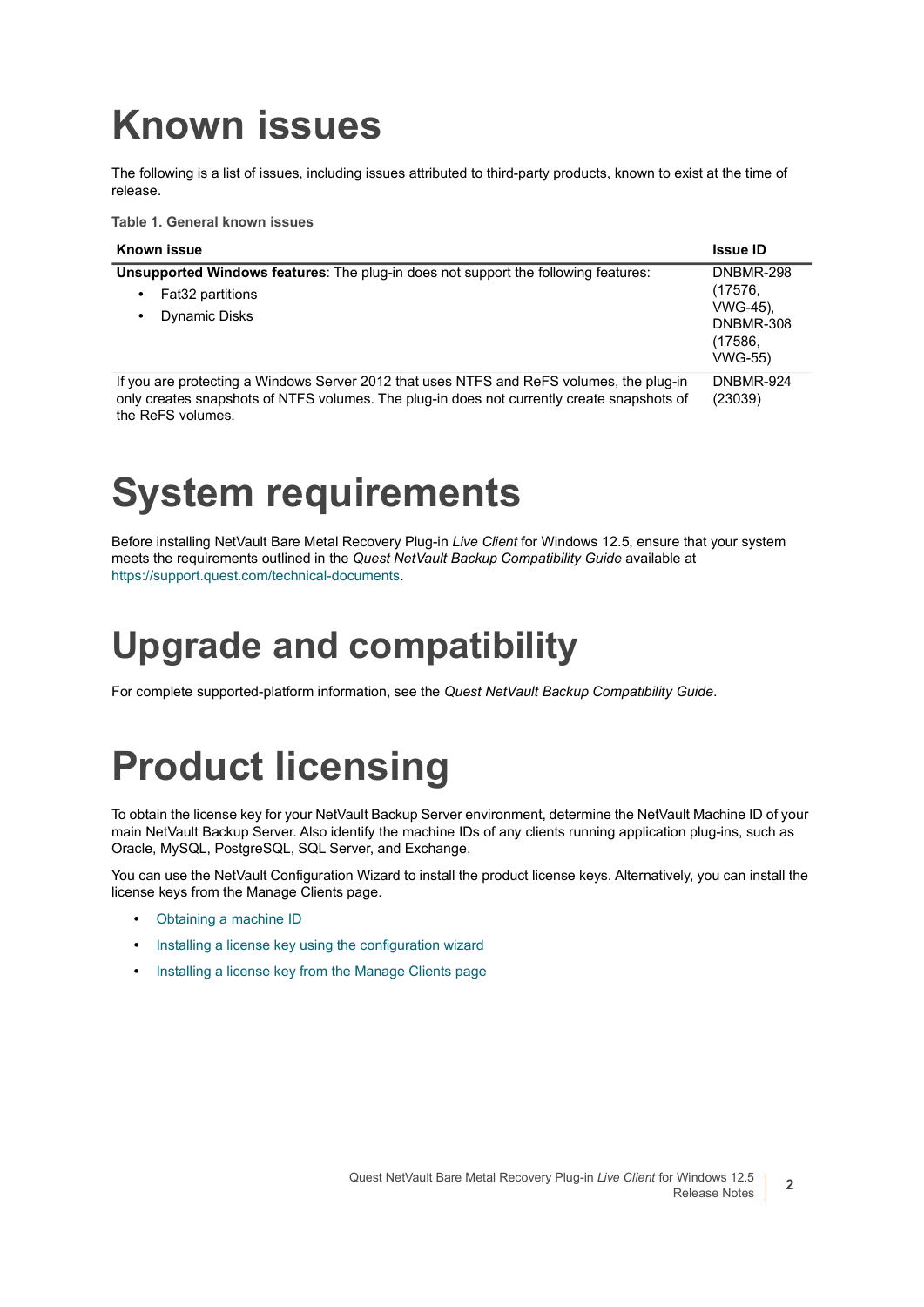## <span id="page-2-1"></span>**Obtaining a machine ID**

- 1 Start the NetVault Backup WebUI.
- 2 In the Navigation pane, click **Manage Clients**.
- 3 In the **NetVault Backup Clients** list, select the applicable machine, and click **Manage**.
- 4 On the **View Client** page, note the machine ID exactly as it is displayed in the **Client Summary** table.

### <span id="page-2-2"></span>**Installing a license key using the configuration wizard**

- 1 In the Navigation pane, click **Guided Configuration**.
- 2 On the **NetVault Configuration Wizard** page, click **Install Licenses**.
- 3 In the **NetVault Backup Clients** list, select the applicable machine, and click **Next**.
- 4 In the **Enter the license key string** box, type or copy and paste the license key, and click **Apply**. After the key is applied successfully, a message is displayed.

### <span id="page-2-3"></span>**Installing a license key from the Manage Clients page**

- 1 In the Navigation pane, click **Manage Clients**.
- 2 In the **NetVault Backup Clients** list, select the applicable machine, and click **Manage**.
- 3 On the **View Client** page, click **Install License**.
- 4 In the **Install License** dialog box, type or copy and paste the license key, and click **Apply**. After the key is applied successfully, a message is displayed.
- 5 To dismiss the dialog box, click **Close**.

# <span id="page-2-0"></span>**Upgrade and installation instructions**

- **•** The steps required to upgrade *Live Client* for Windows vary depending on the version of Windows running on the target client. For instructions, see the *Quest NetVault Bare Metal Recovery User's Guide*.
- **•** For upgrade and installation instructions, see the *Quest NetVault Bare Metal Recovery User's Guide*.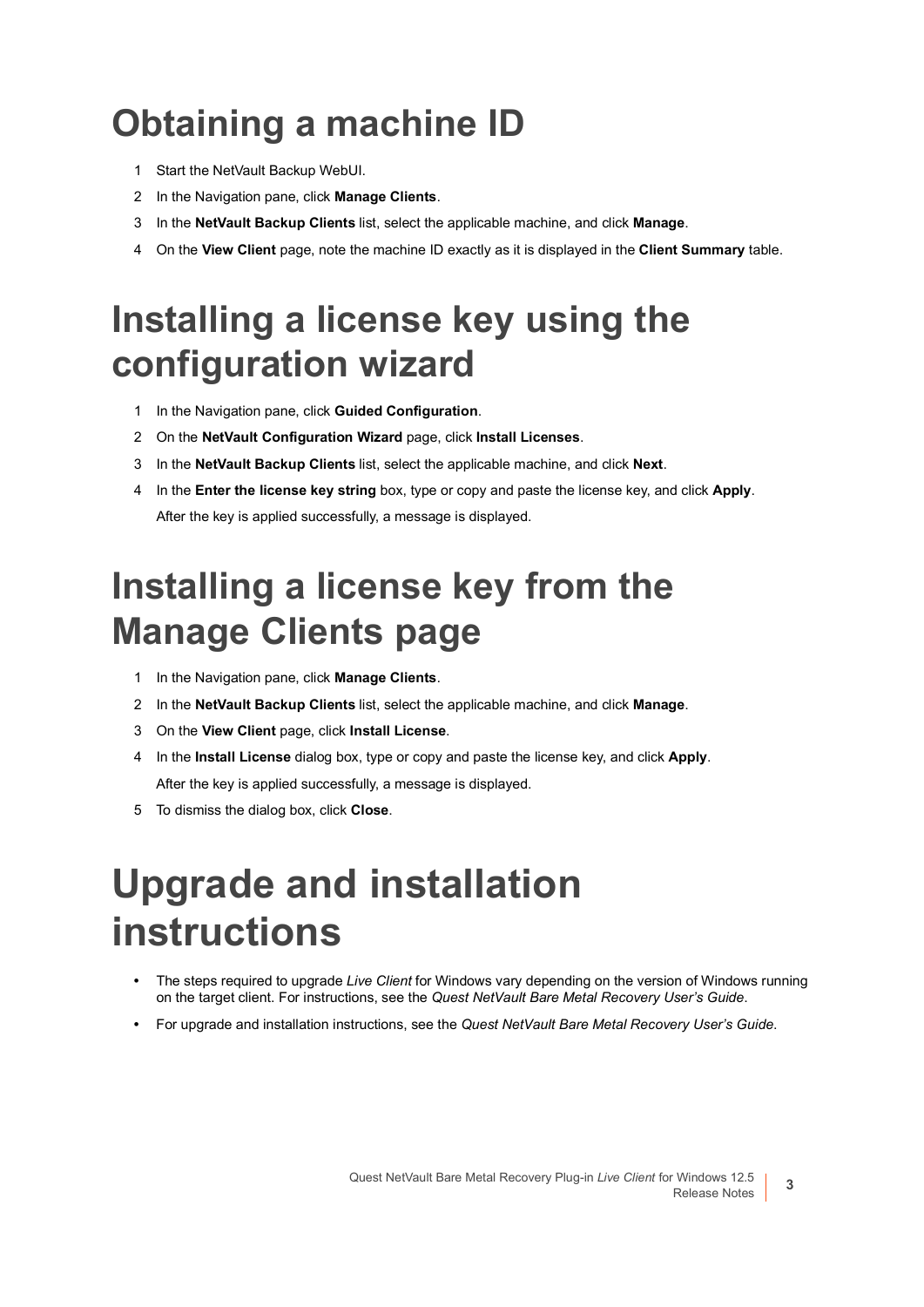### <span id="page-3-0"></span>**More resources**

Additional information is available from the following:

- **•** [Online product documentation](https://support.quest.com/technical-documents/)
- **•** [NetVault community](https://www.quest.com/community/products/netvault/)

# <span id="page-3-1"></span>**Globalization**

This section contains information about installing and operating this product in non-English configurations, such as those needed by customers outside of North America. This section does not replace the materials about supported platforms and configurations found elsewhere in the product documentation.

This release supports any single-byte or multi-byte character set. It supports simultaneous operation with multilingual data. This release is targeted to support operations in the following regions: North America, Western Europe and Latin America, Central and Eastern Europe, Far-East Asia, Japan.

The release is localized to the following languages: Chinese (Simplified), French, German, Japanese, Korean.

# <span id="page-3-2"></span>**About us**

Quest provides software solutions for the rapidly-changing world of enterprise IT. We help simplify the challenges caused by data explosion, cloud expansion, hybrid datacenters, security threats, and regulatory requirements. We are a global provider to 130,000 companies across 100 countries, including 95% of the Fortune 500 and 90% of the Global 1000. Since 1987, we have built a portfolio of solutions that now includes database management, data protection, identity and access management, Microsoft platform management, and unified endpoint management. With Quest, organizations spend less time on IT administration and more time on business innovation. For more information, visit [www.quest.com](https://www.quest.com/company/contact-us.aspx).

### **Technical support resources**

Technical support is available to Quest customers with a valid maintenance contract and customers who have trial versions. You can access the Quest Support Portal at [https://support.quest.com.](https://support.quest.com)

The Support Portal provides self-help tools you can use to solve problems quickly and independently, 24 hours a day, 365 days a year. The Support Portal enables you to:

- **•** Submit and manage a Service Request.
- **•** View Knowledge Base articles.
- **•** Sign up for product notifications.
- **•** Download software and technical documentation.
- **•** View how-to-videos.
- **•** Engage in community discussions.
- **•** Chat with support engineers online.
- **•** View services to assist you with your product.